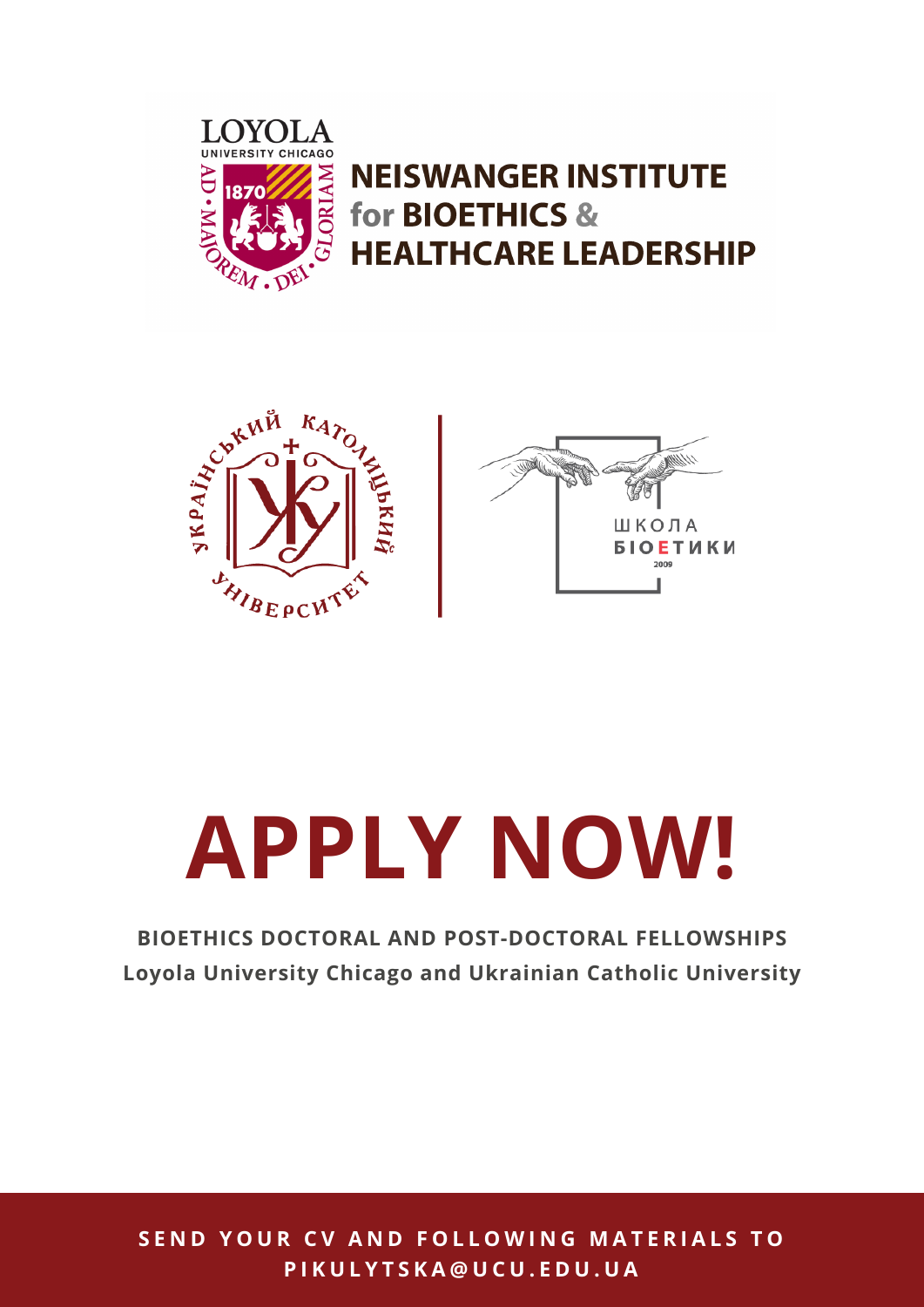



The Loyola University Chicago-Ukrainian Catholic University (LUC-UCU) Doctoral and Post-Doctoral Bioethics Fellowships will provide training in English to Ukrainian scholars and professionals who want to focus on ethical issues in health and medical research. The program aims to train bioethics experts who will hold positions of scholarship and leadership in health research institutions in Ukraine.

Fellows will demonstrate commitment to advancing bioethics and ethical research in Ukraine and potential for success as independent scholars.

### **Fellows will:**

- Complete graduate coursework in bioethics online through Loyola University Chicago while living in Ukraine towards completion of a doctoral or master's degree
- Participate in additional activities including:

 1. Individualized mentoring from faculty Loyola University Chicago and Ukrainian Catholic University

 2. Weekly webinars focusing on academic success, professional development, and the current bioethics current literature

3. Annual week-long intensive bioethics workshop in Lviv

4. Annual week-long bioethics workshop in Chicago, U.S.

# **Post-doctoral fellows will receive a living stipend of US\$5500 (UAN 148 335; US/UAN=1/26.97).**

**Doctoral fellows will receive a living stipend of \$US4000 (UAN 107 880; US/UAN=1/26.97).**

Fellows will also have opportunities obtain additional funds to support independent research and travel to present their work at international conferences.

**Admission decisions for fellowships beginning in April 2021 will be made on a rolling basis. Applications should be received no later than April 1st 2021 but you are encouraged to apply as soon as possible.**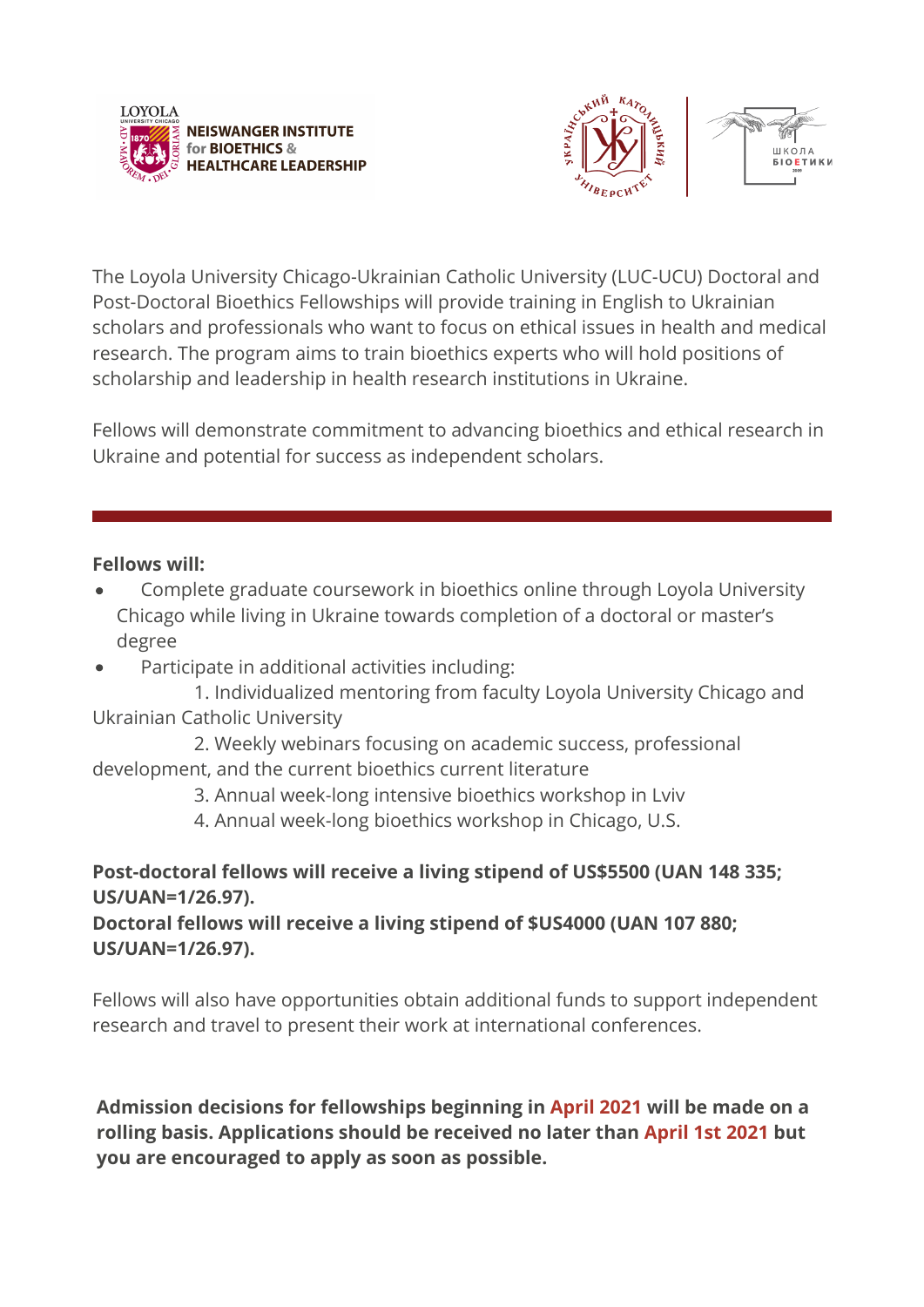



## **ELIGIBILITY REQUIREMENTS**

Post-doctoral fellow applicants:

- Must have a PhD, MD, JD, DDS, or comparable degree from an accredited institution
- Must demonstrate English proficiency: TOEFL score of 79 on the online exam or 550 on the written exam; 6.5 on the IELTS exam
- Applicants with experience conducting human subjects research or who have training, experience and/or publications in bioethics are preferred.

Doctoral fellow applicants:

- Must have a master's degree in bioethics, philosophy, theology, public health or other relevant humanities or social science degree from an accredited institution
- Must demonstrate English proficiency: TOEFL score of 79 on the online exam or 550 on the written exam; 6.5 on the IELTS exam
- Applicants with previous masters' level training or equivalent bioethics related experience and/or publications are preferred.

**For more information, please contact Dr. Yaryna Pikulytska, UCU Program Coordinator, pikulytska@ucu.edu.ua.**